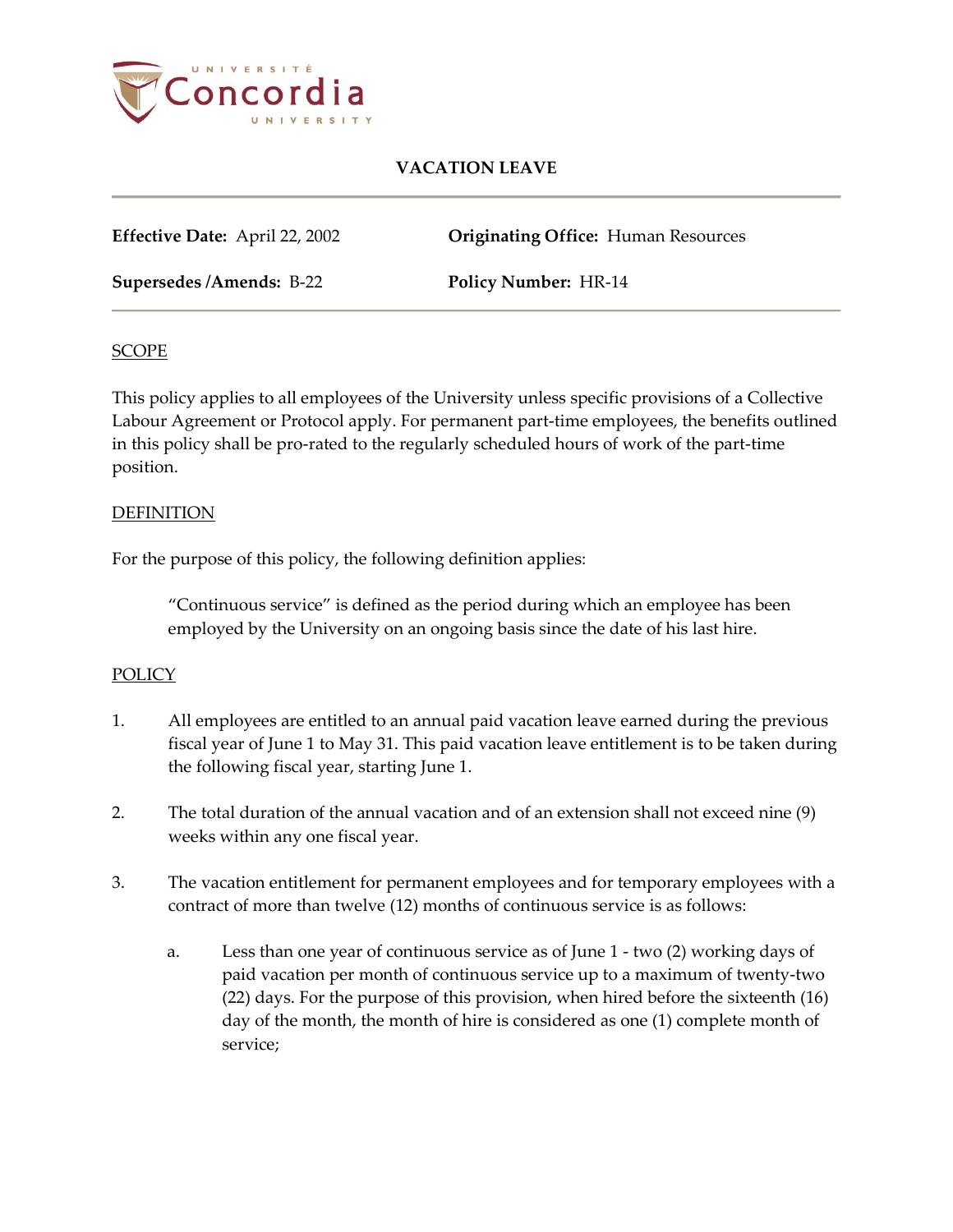

## Page **2** of **4**

- b. From one year to twenty (20) years of continuous service as of June 1 twentytwo (22) days of paid vacation;
- c. Twenty-one years of continuous service and more twenty-five (25) days of paid vacation.
- 4. The vacation entitlement and indemnity are as follows for casual employees and for temporary employees with contracts of less than twelve (12) months of continuous service, in accordance with the provisions of the Act respecting Labour Standards:
	- a. Less than one year of continuous service as of June 1 one (1) working day of vacation per month of continuous service up to a maximum of ten (10) days. For the purpose of this provision, when hired before the sixteenth (16) day of the month, the month of hire is considered as one (1) complete month of service. The indemnity paid is equal to 4% of gross wages earned during the reference year. Part-time employees have their entitlement and benefit pro-rated to the hours worked.
	- b. From one year to five (5) years of continuous service as of June 1 ten (10) days of vacation. The indemnity paid is equal to 4% of gross wages earned during the reference year.
	- c. Five (5) years of continuous service and more fifteen (15) days of vacation. The indemnity paid is equal to 6% of gross wages earned during the reference year.

## Banking of vacation - Permanent employees

- 5. With the permission of the Department Head, an employee may carry a maximum of ten (10) vacation days from one year to the next, and this for two (2) consecutive years. This accumulated vacation must be taken at the latest in the third year.
- 6. The request for such banking must be submitted to the Department Head no later than March 1 of the vacation year in which it is banked. At that time, an indication of when the extended vacation is planned must be given.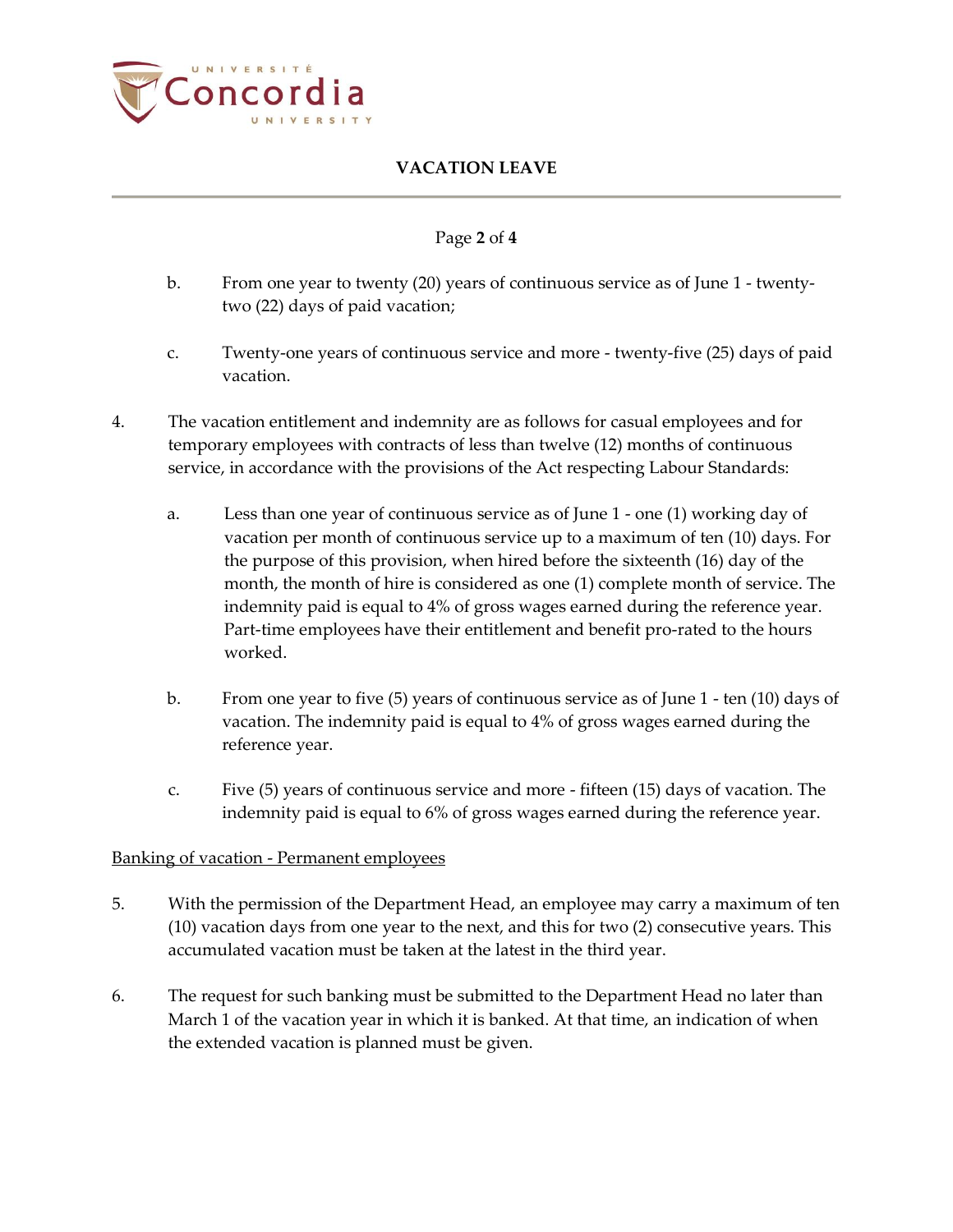

### Page **3** of **4**

### Paid Holiday

7. When a paid holiday falls within a vacation period, it will not be counted as part of the vacation entitlement.

### Pay for Vacation leave

- 8. Payment for the vacation leave for permanent and temporary employees with a contract of more than twelve (12) months is made at the rate of the salary paid at the time the vacation is taken.
- 9. Payment for the vacation leave of casual employees is included with every pay.
- 10. Vacation entitlement is not redeemable in money under any circumstances except upon termination of employment.

#### **Scheduling**

- 11. Scheduling of vacation is the responsibility of the Department Head who ensures that all employees are given their full vacation entitlement while taking into account the maintenance of efficient departmental service, seniority and the preference of employees. These same criteria will apply should an employee request that his vacation leave be divided into two or more periods.
- 12. The vacation schedule and any extensions are agreed to and confirmed by the immediate supervisor in advance.

#### Extension of Vacation leave

13. After agreement with the immediate supervisor, the employee may prolong the vacation leave with a leave without pay of a maximum of two (2) weeks provided the criteria mentioned in paragraph 8a of this policy are satisfied.